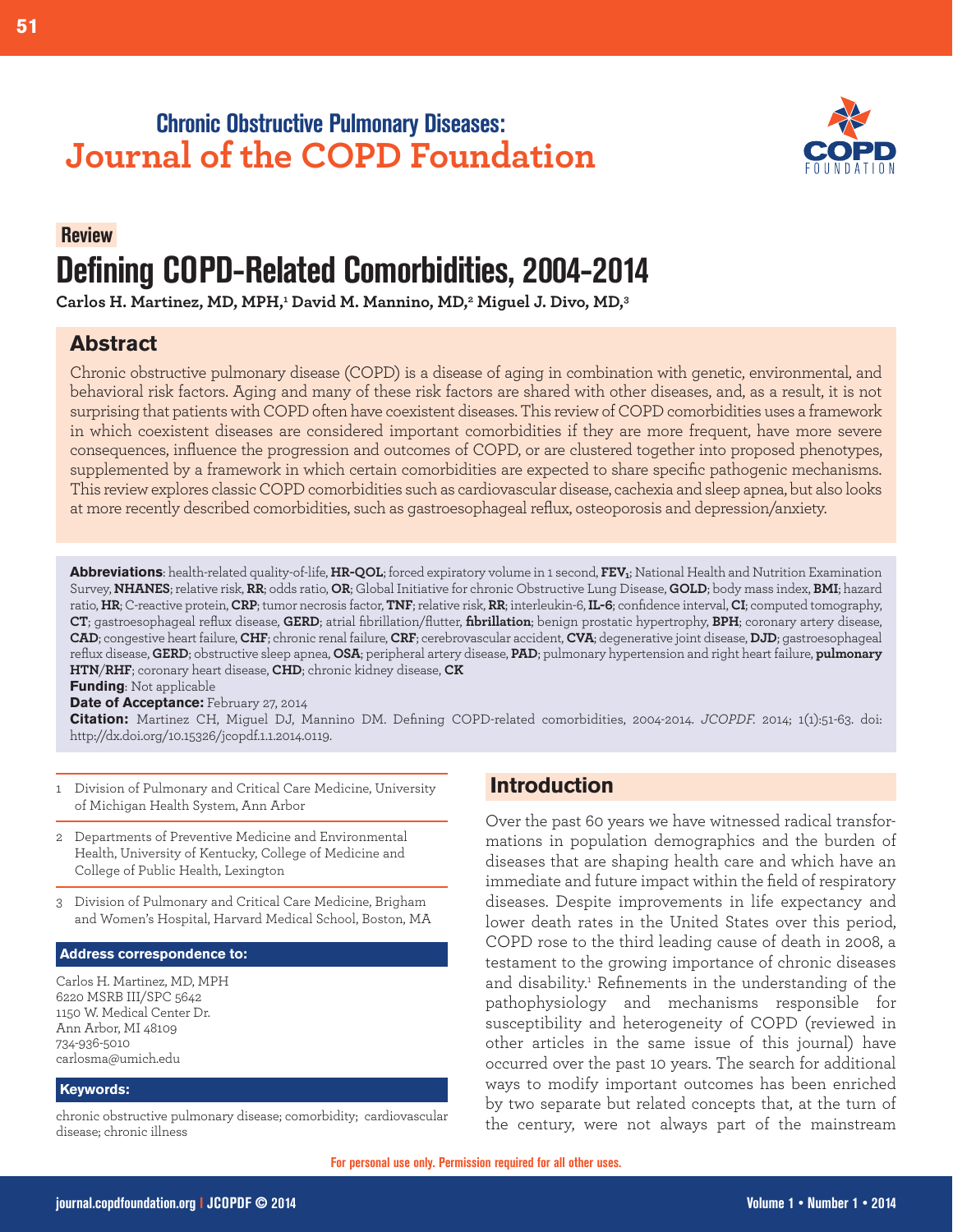

#### **Figure 1. The Comorbidome: A Graphic Expression of Comorbidities With More Than 10% Prevalence in the Entire Cohort <sup>a</sup>**

The *comorbidome* is a graphic expression of comorbidities with more than 10% prevalence in the entire cohort, and those comorbidities with the strongest association with mortality (hazard ratio [HR], .1; 95% confidence interval, .1; P < 0.05). The area of the circle relates to the prevalence of the disease. The proximity to the center (mortality) expresses the strength of the association between the disease and risk of death. This was scaled from the inverse of the HR (1/HR). All bubbles associated with a statistically significant increase in mortality are fully inside the dotted orbit (1/HR ,1). Bubble colors represent organ systems or disease clusters (cardiovascular = red, femalespecific comorbidities = pink, pulmonary = green, psychiatric = blue, others = brown and orange).

 $^{\text{\tiny{\textsf{a}}} }$ Reproduced with permission from Am J Respir Crit Care Med $^{\text{\tiny{\textsf{7}}}}$ 

understanding of the disease. The first one is that the degree of obstruction – which defines the disease and its severity – does not fully correlate with COPD outcomes (exacerbations, death, and health-related quality-of-life [HR-QOL]).<sup>2,3</sup> The second is that a bidirectional interplay exists between the persistent inflammatory processes damaging the lungs and other organs. As a result, COPD is a complex disease linked with other comorbidities that influences treatment effectiveness and outcomes. This paper presents a review of the importance of COPD comorbidities in the development, progression, prognosis and therapy of COPD, and identifies the gaps in knowledge and research in this area.

# **Challenges in the Identification and Interpretation of COPD Comorbidities**

In the United States, COPD patients are usually older adults who have a history of tobacco exposure. These traits are shared with other chronic conditions, including cardiovascular disease and cancer. The typical patient with COPD reports, on average, 4 or more additional

diseases4 and on any given day one-third of COPD patients use 5-10 different medications.5 There are several different frameworks that can help to decide if the relevance of a *coexistent disease* could be elevated to that of a significant *comorbid interaction*: These are either:

- 1. When there is a mutual impact of one disease on the other's outcomes<sup>6</sup>;
- 2. When the frequency and impact on mortality surpasses the expected within the general population7 ; *or*
- 3. When the presence of the disease is part of unique COPD phenotypes.<sup>8</sup>

In keeping with these frameworks, we present those comorbidities which fulfill at least one of the characteristics. There is, however, significant heterogeneity in the definitions of each one of these studied diseases and the source of data used to evaluate the associations between it and COPD. When possible, we describe the source of information, recognizing that each design has the ability to examine different elements of the entire picture. In the absence of controlled intervention studies to determine the ultimate value of finding and treating comorbidities, consistency across research designs is one of the most valuable aspects of observational data. Thus, at this time, the available data allow us to advance only limited therapeutic recommendations. Each section of this review summarizes the evidence in favor of the association between the disease and COPD, the potential mechanisms, the impact of each disease on COPD outcomes, and the therapeutic implications.

## *Cardiovascular Disease*

Longitudinal population-based studies show that low lung function, measured by forced expiratory volume in 1 second (FEV<sub>1</sub>), is associated with cardiovascular mortality. Participants in the National Health and Nutrition Examination Survey (NHANES) Epidemiologic Follow-up Study with the lowest levels of  $FEV_1$  showed 5 times higher risk of death by ischemic heart disease. A pooled analysis of similar longitudinal studies determined that for every 10% decline in FEV<sub>1</sub>, cardiovascular mortality increases by 28% showing a clear relation between overall cardiovascular death and low lung function.<sup>9</sup> A similar gradient exists if the analysis is limited to those fulfilling the diagnosis of COPD. Combined data from more than 5,000 participants in 2 cohorts (the Atherosclerosis Risk in Communities Study and the Cardiovascular Health Study) showed that while the odds ratio (OR) of having cardiovascular disease is 1.7 (95% confidence interval [CI] 1.5-1.9) for those in the Global Initiative for chronic Obstructive Lung Disease (GOLD) spirometry category 1, it increased to 2.2(95% CI 1.9-2.5) for those in GOLD 2, and 2.4(95% CI 1.9-3.0) in GOLD spirometry stage  $3-4.6$  Of note, the association has been shown to be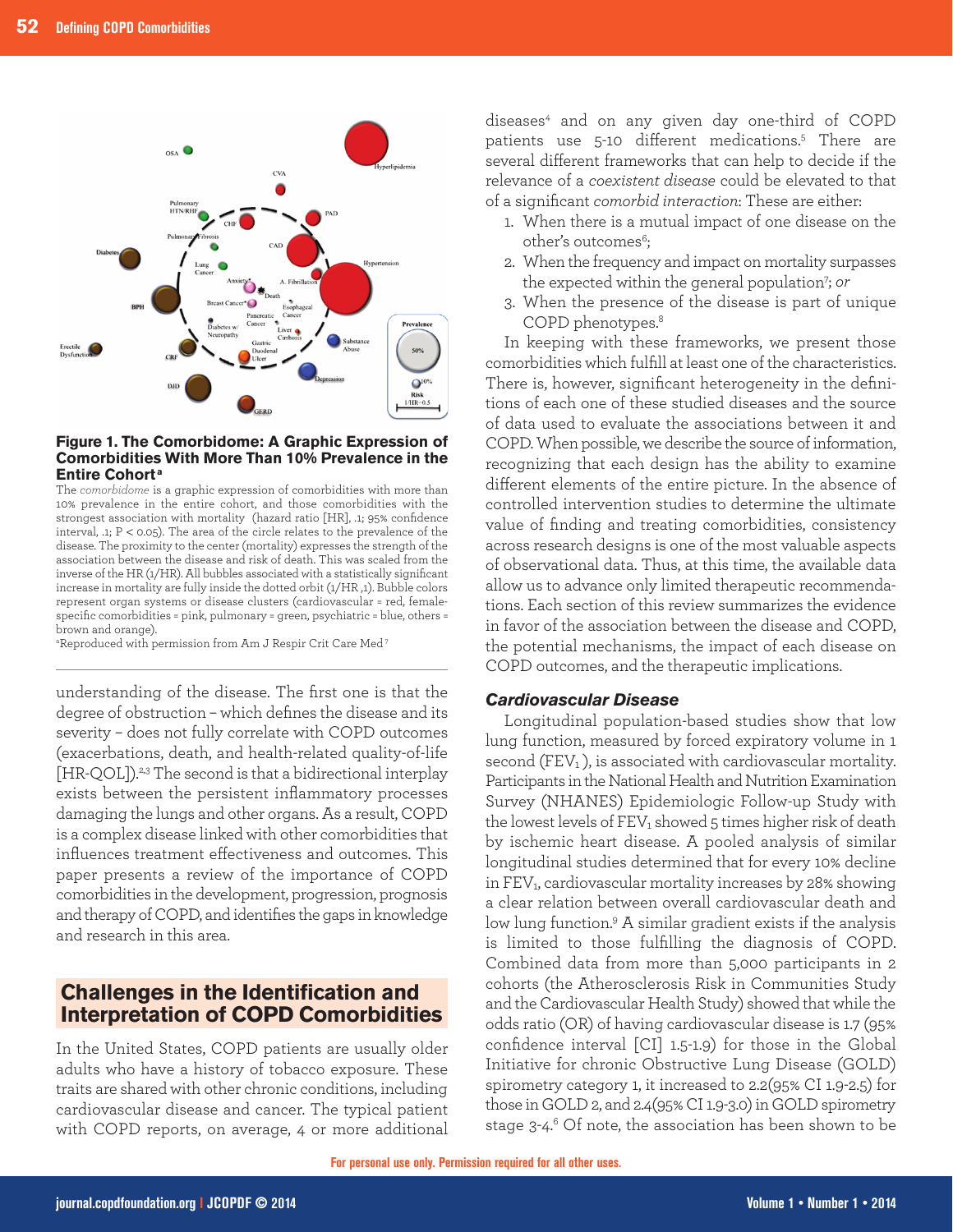present for the whole spectrum of cardiovascular diseases, including cerebrovascular disease, congestive heart failure and arrhythmias, and is present even in early disease stages.10 For example, heart failure was selfreported among 12.1% of participants with COPD in NHANES 1998-2008 (compared with 3.9% of those without COPD) and among 7% of participants in other large cohort studies.<sup>2</sup> In general, most studies of cardiovascular comorbidities have been able to adjust for age, body mass index (BMI) and tobacco exposure.

At the individual level, comorbid ischemic cardiovascular disease among COPD patients in stable clinical state is associated with a poorer HR-QOL and more severe dyspnea, as Patel, et al, demonstrated in a cohort of more than 300 individuals.<sup>11</sup> In that study, while the frequency of exacerbations was not affected by coexistent ischemic disease, the length of exacerbations was longer. The effect of ischemic heart disease on COPD mortality was confirmed by Divo, et al,<sup>7</sup> after following 1,664 patients for more than 4 years (hazard ratio [HR] for mortality – 1.3). They also showed an increased risk from congestive heart failure (HR 1.3), and atrial fibrillation (HR 1.6). Putcha, et al,<sup>12</sup> in an analysis using NHANES data, detected worse health status due to cardiovascular comorbidities in COPD; the risk of self-rating their health status as poor was higher when individuals had coexistent heart failure (OR 3.8, 95% CI 2.3-6.2) and coronary disease (OR 2.4) (Figure 2). COPD exacerbations are also related to an increase in cardiovascular events, with a risk of myocardial infarction increasing more than 3 times, and the risk of heart failure more than 10 times in the 6 months following an exacerbation.13, 14

Multiple mediators and mechanisms are common to COPD and cardiovascular diseases, with evidence pointing to the importance of inflammatory mediators such as C-reactive protein (CRP) or tumor necrosis factor (TNF). Some examples include compromised vasodilation (both flow-enhanced and nitrogen-dependent) in COPD individuals with higher CRP, blood cell count, or with higher emphysema percentage,<sup>15-17</sup> and presence of ultrasound-identified atherosclerotic changes among smokers, which are more pronounced when there is established airway obstruction.18 The common mediators hypothesis has led to speculation that appropriate control of cardiovascular-related inflammation could improve outcomes in COPD. Findings from observational studies showing lower mortality among COPD patients using statins<sup>19</sup> motivated divergent and precautionary opinions,<sup>20</sup> and led to the design of clinical trials which are still in progress.21Conversely, beta-blockers, a mainstay of treatment for cardiovascular disease, are frequently denied to



#### **Figure 2. Graphic Representation of the Impact of Different COPD Comorbidities on HR-QOLa**

The arrow represents the odds ratio (OR) for reporting worse self-rate health status among *COPD* patients with each condition from participants in NHANES 2001-2008. <sup>a</sup>Adapted with permission from *COPD* journal<sup>12</sup>

COPD patients due to concerns about worsening bronchospasms. This occurs despite support for their use in COPD patients in the cardiovascular literature and guidelines and the absence of studies demonstrating adverse effects.<sup>22-24</sup> With both COPD and cardiovascular disease more common in the elderly, the cardiovascular safety of inhaled medications remains a valid question. There is no evidence of increased cardiac risk for participants in recent studies of long-acting beta-agonists<sup>25,26</sup> or long-acting anti-muscarinic agents,<sup>25-27</sup> but there is a signal of increased cardiovascular risk shortly after introduction of any long-acting COPD medication in observational studies.28,29

## *Diabetes and Metabolic Syndrome*

Nationally-representative cross-sectional studies in the United States have estimated a prevalence of diabetes of 12.7% to 16.3% among patients with COPD, significantly higher than in the general population.<sup>6</sup> Longitudinal studies have confirmed that COPD is a risk factor for incident diabetes ( RR of 1.4-1.8).30,31 The association of the cluster of risk factors known as *metabolic syndrome* (hypertension, hyperglycemia, hyperinsulinemia, abdominal obesity), an early step in the development of diabetes and vascular disease, with low levels of lung function, has been well established.32 This finding has fostered the search for common mediators, a fertile area in which the role of adipokines is still being defined. For example, in COPD the level of visceral fat is associated with higher levels of interleukin-6 (IL-6) and lower levels of adiponectin,<sup>33</sup> and COPD patients have more insulin resistance, whose magnitude is related to the levels of (IL-6) and TNF-α. The use of corticosteroids in COPD and incident diabetes is still a subject of debate, with pooled data from clinical trials showing no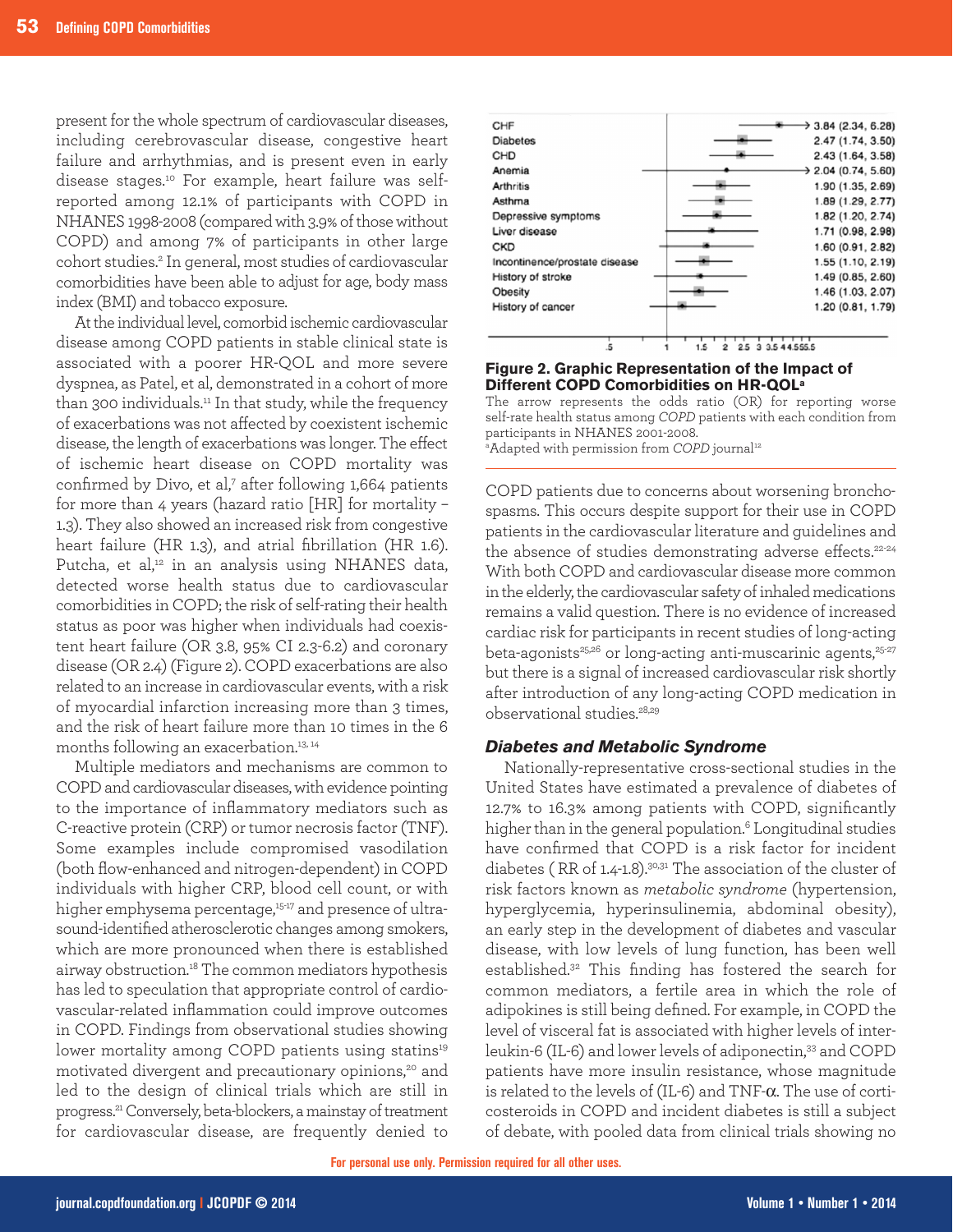significant associations (HR 1.0, 95% CI 0.7-1.5),<sup>34</sup> but with analyses of administrative data supporting a risk (RR 1.3, 95% CI 1.3-1.4).35 For those individuals with both COPD and diabetes, the risk of death is higher at 5 years, $6$  especially when they are recovering from an exacerbation (HR 2.2), $36$ and the risk of poor health is also higher.<sup>12</sup> High dose inhaled corticosteroids have also been associated with a higher frequency of diabetes-related hospital admission,<sup>37</sup> and higher glucose levels.<sup>38</sup>

### *Osteoporosis*

Both osteopenia and osteoporosis are increased among patients with COPD, with the severity of COPD related to the prevalence of osteoporosis. Analyses of large administrative databases have estimated that a new diagnosis of COPD increases the risk of being diagnosed with osteoporosis threefold.39 Osteoporosis in COPD can also be found among those with less severe airway obstruction. The clinical consequences of osteoporosis, fractures, are also more frequent in COPD individuals, especially in those with more severe obstruction. Interestingly, the associations are as strong or stronger for men than for women and include a rapid progression of bone loss, in particular when vitamin D deficiency coexists.40 The mechanisms of the COPD-osteoporosis association go beyond the effect of age and systemic steroids, as those factors have been appropriately controlled in the available studies. The classic explanation of osteoporosis in COPD as a result of accelerated decline in bone mineral density among users of inhaled corticosteroids is not supported by recent clinical trials with appropriate follow-up.<sup>41</sup> The consistent finding of an association, not just between COPD and osteoporosis, but between the severity of radiologic emphysema and low bone mineral density,<sup>42,43</sup> points to a common mechanism of bone and lung destruction. Interesting associations have been made between the activity of markers of osteoclast activation (e.g. matrix metallo proteinases) and lung function. The clinical implications of the high frequency of osteoporosis in COPD are significant. Physicians are not accustomed to screening men for osteoporosis, thus, more than 80% of COPD individuals with osteoporosis are undiagnosed and untreated.<sup>39,44</sup> In addition, COPD is a risk factor for death and perioperative complications after hip fracture repair, highlighting the importance of early diagnosis and prevention of bone loss in this population.

## *Cachexia and Muscle Wasting*

Low body mass index (BMI) and weight loss is common in many chronic diseases; however, in COPD the picture is more complex, as low weight is due to a disproportionate loss of fat-free tissue, especially muscle mass. Low fat-free mass indices, below  $15 \text{ kg/m}^2$  in women and  $16 \text{ kg/m}^2$  in men, are found in 20%-50% of COPD patients and double the risk of death.45 The mechanisms explaining cachexia in COPD are still unclear,<sup>46</sup> but go beyond the classic explanation of an increase in the oxygen cost of breathing,<sup>47</sup> or the pro-inflammatory effect of hypoxemia,48 as cachexia can be present in normoxemic individuals and does not have a linear association with measures of respiratory mechanics. Decreased appetite could be an explanation, but the majority of supportive data comes from cross-sectional studies, where cachexia is already established. Similarly, in cachectic individuals, mediators of catabolic state are upregulated.49 Cachexia is associated with the degree of computed tomography (CT)measured emphysema, but not the severity of the airway involvement.50,51 Biologic plausibility for this association has been strengthened by metabolomic studies showing similar profiles of amino acid metabolism in those with either emphysema or cachexia,<sup>52</sup> and an association between cachexia in COPD individuals and specific genetic polymorphisms within genes related to fat mass and obesity.53 Although low BMI is a prognostic factor in COPD, and is part of multidimensional prognostic indices,<sup>54</sup> there is limited information on the management of patients with cachexia, including the potential for drug interactions and abnormal metabolism,<sup>55</sup> and the effect on cost and health service utilization.<sup>56,57</sup> Potential interventions including the use of mechanical ventilation (to decrease the energy expenditure of breathing), nutritional supplementation,<sup>58</sup> anabolic steroids and growth hormone releasing factors such as ghrelin (to counterbalance the switch from catabolism to anabolism), have met with mixed results.<sup>59,60</sup> Fortunately, COPD patients with cachexia improve with pulmonary rehabilitation similar to their well-nourished counterparts.61,62 Beta-2 agonists, one of the most widely used treatments for COPD, have proven to have positive effects on skeletal muscle function and structure in animal models studying different muscle-wasting diseases, but at doses beyond that used in clinical practice.63

#### *Anemia*

Anemia has been described with variable frequency in the COPD population, from 3.3% in NHANES to 6.2% among COPD outpatients, and up to 17% among COPD inpatients.64-66 It has been hypothesized that anemia in COPD shares mechanisms with other anemias of chronic disease,<sup>67</sup> with persistently elevated interleukins (especially IL-1) interfering with the response to erythropoietin. A recent cross-sectional study found higher levels of erythropoietin in COPD patients with anemia, compared with those with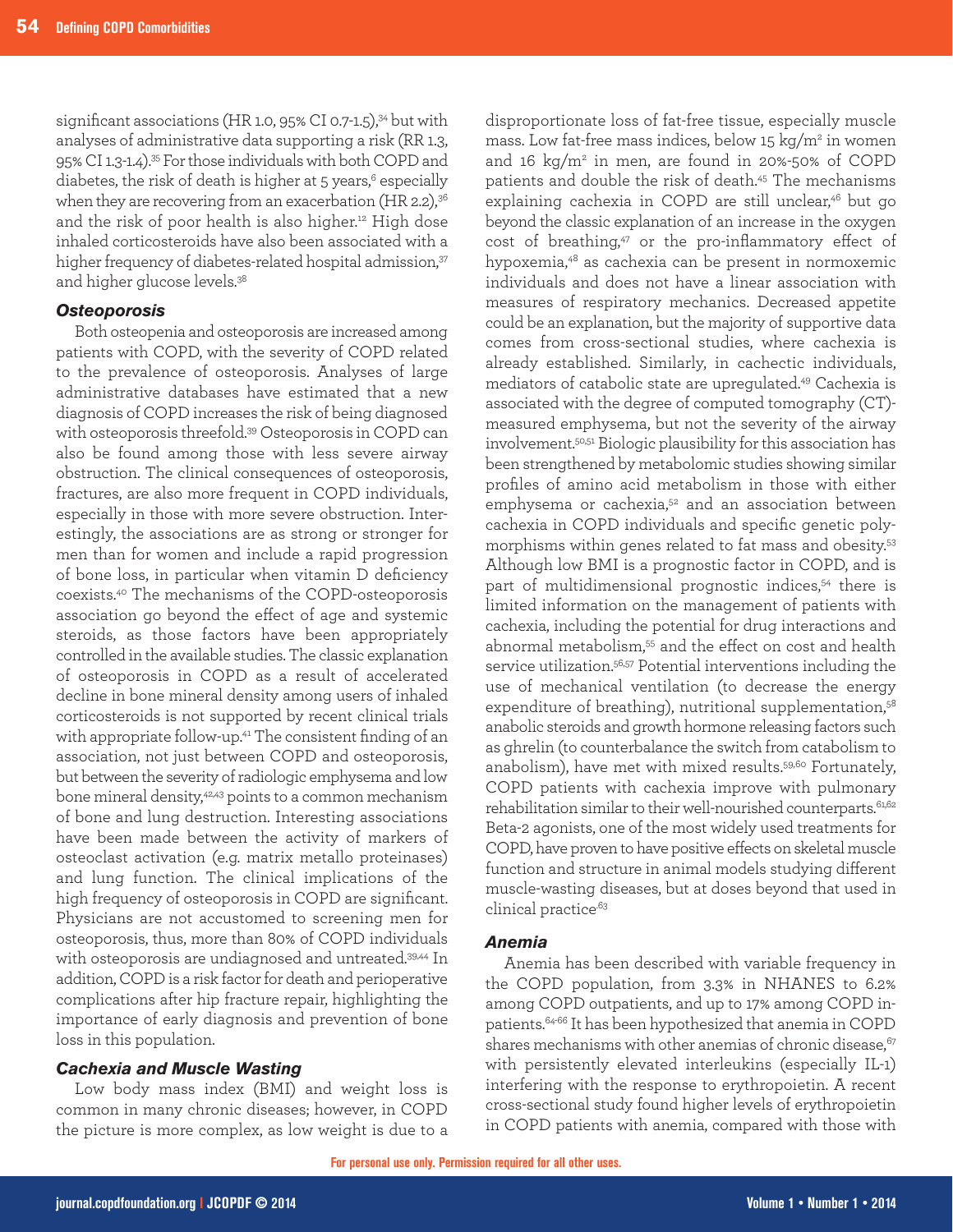normal hemoglobin.68 Different COPD outcomes, including poor functional status, $64$  frequent exacerbations $69$  and increased health care-related direct and indirect costs<sup>70</sup> have been associated with the presence of anemia. Cohort studies suggest that survival also seems to be affected by the hemoglobin level, being lower in those with anemia than in those with a normal level or polycythemia.<sup>71</sup> No specific treatment recommendations for coexistent anemia in COPD are currently available.

#### *Obstructive Sleep Apnea*

Population-based studies have identified sleep apnea among COPD patients with a frequency similar or just slightly higher than the general population: between 8% and 14%.72,73 The similar frequency and distribution of risk factors has limited the ability to formulate and prove hypotheses about specific mechanistic pathways in the association. However, what is unique about this form of *overlap syndrome* is the increase in mortality for those with untreated sleep apnea, and the ability to modulate the risk with regular use of therapy for sleep apnea.<sup>74</sup> Clinical findings that should prompt an evaluation of sleep apnea include pulmonary hypertension or right heart failure unexplained by or out of proportion to the degree of obstruction.

#### *Gastroesophageal Reflux Disease*

Although researchers have used many different definitions of gastroesophageal reflux disease (GERD), including validated questionnaires,75-77 esophageal pHmonitors,78 and administrative medical claims data,79 there is a consistently higher prevalence of the disease among those with COPD than in the general population. The findings are also consistent across different designs and populations, including cross-sectional studies of COPD patients reporting prevalence between 16% and 62%,80 and population-based representative surveys describing a prevalence of 28%.79 There is, however, limited evidence concerning the direction of the relation. One study of the United Kingdom General Practice Research Database detected a low frequency of receiving a new diagnosis of COPD after a diagnosis of GERD was established, but a higher frequency of incident GERD diagnosis among those with established COPD.<sup>81</sup> Those findings, plus the identification of GERD more frequently among COPD individuals with predominantly bronchitis phenotypes (33.6% compared to 27.6% in those without chronic bronchitis),51 have created renewed attention to the role of mechanical factors such as persistent cough, changes in thoracic and abdominal pressures and the development of hiatal hernias (present in 13% of COPD

individuals)<sup>82</sup> as explanations for the COPD-GERD association. All of the above theories are still to be explored. Almost all COPD outcomes are impacted by coexistent GERD, including poorer HR-QOL and more severe symptoms. 83,84 The risk of frequent exacerbations with coexistent GERD has been reported with an OR of  $1.7(95\% \text{ CI } 1.4\text{-}2.0)^{85}$  in a large cohort study, to an OR of 1.5(95% CI 1.5-1.6) in crosssectional analysis of administrative databases<sup>79</sup> to a RR of 1.9(95% CI 1.3-2.8) to 2.2 in smaller cohorts.76,86 Observational data has shown better HR-QOL in those with treated GERD,<sup>83</sup> and only one clinical trial has addressed the question of treating COPD with proton-pump inhibitor medications and the risk of exacerbations<sup>87</sup>; their results (77% reduction of exacerbations) have not been replicated or extended in subsequent analysis or trials; thus, specific therapeutic recommendations are not available.

#### *Anxiety and Depression*

The investigation of sensitive aspects of human behavior, such as the presence of anxiety and depression, is challenging when dealing with large population samples. But even when the sample is more limited, such as when participants are clinical patients or volunteers in cohort studies, the multitude of instruments available makes determination of estimates difficult. Still, while the estimates of anxiety and depression in COPD vary widely, the high prevalence of these comorbidities is a consistent finding. In populationbased studies, such as NHANES, depression is reported by 20.6% of participants with COPD (compared with 12.5% for those without).88 An incident diagnosis of COPD increases the risk of being diagnosed with depression (RR 1.8, 95% CI 1.7-2.0), and the risk appears to be higher within the first year after diagnosis.89 Nationally-representative data from adults 50 years of age and older in the United States have found that up to 40% of those with COPD have depressive symptoms, a proportion higher than what is found in other chronic diseases, such as stroke, diabetes and heart disease.<sup>90</sup> In a series of clinical patients or volunteers the frequency has been reported between 26%<sup>91</sup> and 35%.<sup>92</sup> Depression is more common in women with COPD, and in younger individuals, along with those with lower educational achievements and current smokers.<sup>90, 91</sup> Other effects include shorter 6-minute walk results,91 lower self-reported HR-QOL,<sup>12</sup> and twice the mortality rate.<sup>94, 95</sup>

Anxiety has been reported by 8.6% of NHANES participants with COPD (in contrast with 3.8% for those without COPD), and up to 28% in clinic-based series $88, 96$ ; it has been associated with female gender<sup>97</sup> and chronic bronchitis symptoms. Unexpectedly, anxiety in COPD has been associated with more, not less, levels of physical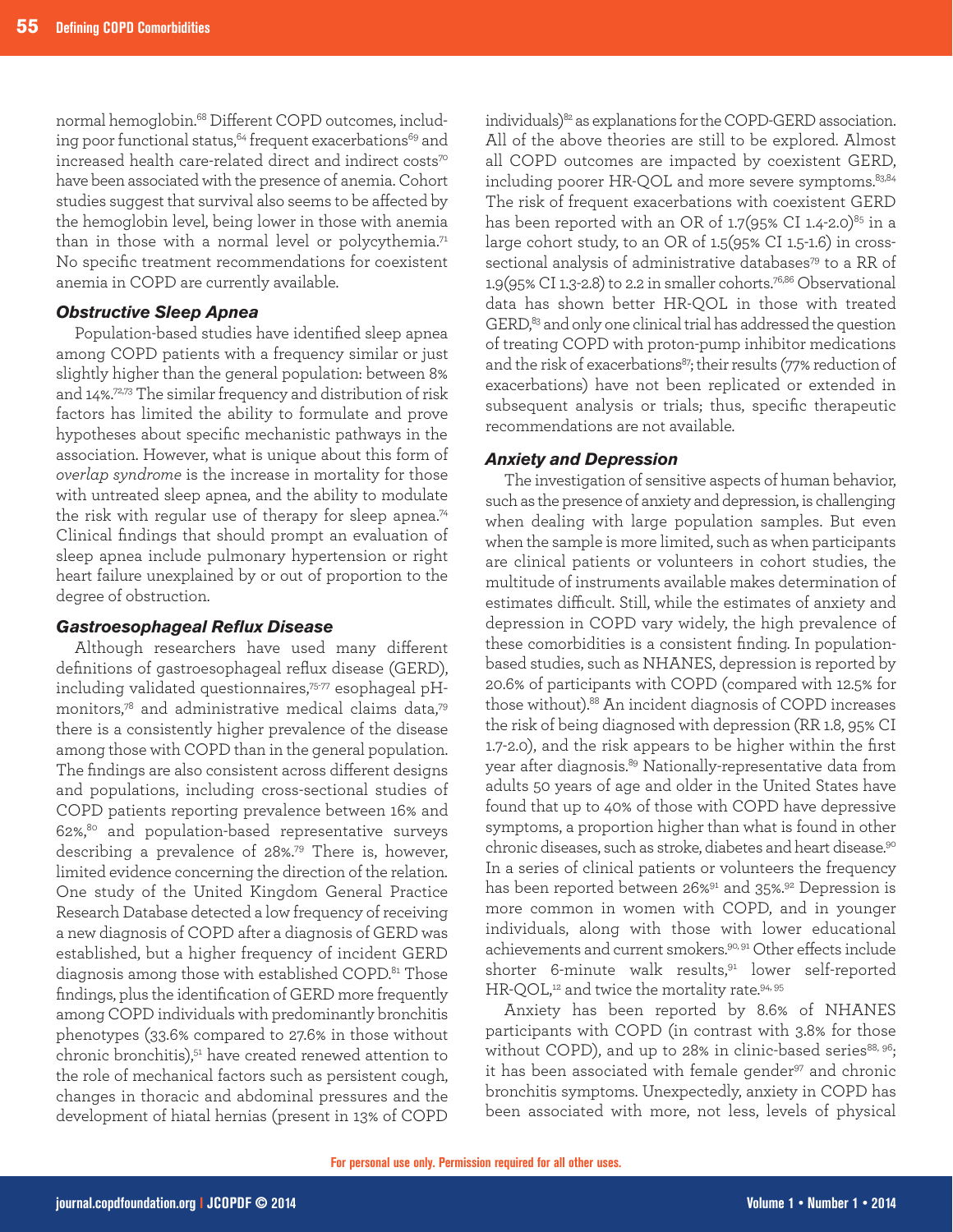activity at baseline,<sup>98</sup> and previous reports of a lower walking distance in these subpopulations could be mediated just by the low pulmonary function in participants with anxiety.99 Equally important is that there is an increased risk of being diagnosed with COPD after a diagnosis of anxiety (RR 1.6, 95% CI 1.4-1.9), depression (RR 1.8, 95% CI 1.5-2.0), or both (RR 2.1,95% CI 1.7-2.5).100 Anxiety increases the risk of death among COPD patients.7

The role of pharmacologic and other therapies including cognitive and behavioral interventions, for the treatment of anxiety and depression is still unclear.101 Fortunately, rehabilitation programs could improve symptoms of anxiety and depression,<sup>102</sup> and referral to specific mental health services has demonstrated improved mortality.<sup>103</sup>

# **Clustering Comorbidities Based on Common Mechanisms**

COPD is very heterogeneous and multiple mechanisms have been implicated in its pathogenesis. These mechanisms include inflammatory, immune, senescent, and reparative pathways. Cigarette smoke is associated with inflammatory changes, with an intensity and persistence that is more marked in smokers with COPD, and with progression from an initial response, secondary to activation of the innate immunity, to enhancement of the adaptive immune response as the disease progresses, analogous to what happens in autoimmune diseases.104-106 As a result, multiple mediators, including cytokines and non-specific inflammatory mediators, are elevated, both in the lung, as well as in the systemic circulation. Patients with COPD and comorbidities have higher levels of these mediators. However, it is still difficult to know if the systemic effect of the extrapulmonary disease involves the lung, or if the excess of mediators produced in the lung is spilling over into the circulation. The key COPD comorbidities with inflammatory and immune features include cardiovascular disease,<sup>16, 17</sup> osteoporosis<sup>16, 17, 107</sup> and the metabolic syndrome and its consequences, including diabetes.33, 108, 109 Persistent elevation of inflammatory markers (CRP, fibrinogen, and leukocyte count) is also related to COPD exacerbations, even in the absence of an exacerbation history.<sup>110</sup>

The description of COPD as an accelerated senescence of the lung111 has fostered further research into the role of abnormal apoptosis in the pathogenesis of COPD. Abnormal telomere shortening is associated with COPD.<sup>112, 113</sup> Comorbidities associated with abnormal telomere function include accelerated weight loss (fat-free mass and muscle mass loss, in particular),<sup>114</sup> and can be found in early stages of COPD.<sup>115</sup> Osteoporosis<sup>116, 117</sup> and cardiovascular disease<sup>118420</sup> are other examples of diseases sharing a significant role of accelerated aging mechanisms with COPD.

Abnormal repair and abnormal responses to enhanced oxidative stress are also potential mechanisms for the development of COPD,<sup>121-123</sup> which are shared with pulmonary fibrosis and cancer. While the development of interstitial lung diseases, especially pulmonary fibrosis, was previously seen as diametrically opposite to COPD, findings of large cohorts of COPD patients with detailed imaging evaluation have found that early interstitial abnormalities are common,<sup>124</sup> and that the combination of emphysema and pulmonary fibrosis is a disease with specific clinical characteristics and prognostic implications.125 Other pathogenic mechanisms, not covered here, including abnormalities in the coagulation pathway, autoimmunity and abnormal cell proliferation, and the recently introduced role of the change in bacterial communities in the lung (microbiome), $126$  will continue bringing exciting ideas to the interpretation of clusters of COPD comorbidities.

# **Comorbidity Clusters in COPD Phenotypes**

The improving definition of COPD phenotypes continues to enhance our understanding of COPD-related comorbidities.<sup>8</sup> Burgel, et al, used hierarchical cluster analysis of data from more than 500 patients and detected 3 main groups: one with COPD but low burden of comorbidities; a second one with high risk of comorbidities with severe emphysema, low frequency of cardiovascular comorbidities and low BMI.; and a third with high risk of mortality, mainly due to a high

## **Table 1: Clusters of COPD Comorbidities Based on Common Pathogenic Mechanisms**

- **1. Inflammation/ Immune Response** Asthma, pneumonia, IHD, osteoporosis, musculoskeletal dysfunction, metabolic syndrome
- **2. Apoptosis/Necrosis/Degeneration** Cardiovascular diseases, malignancies, metabolic syndrome, osteoporosis, musculoskeletal dysfunction
- **3. Trauma and Repair/Cell Proliferation and Neoplasia/Fibrosis** – Malignancies, musculoskeletal dysfunction
- **4. Thrombosis/Hemorrhage** Pulmonary embolism, ischemic heart disease, cerebrovascular diseases
- **5. Unknown** Depression, chronic renal failure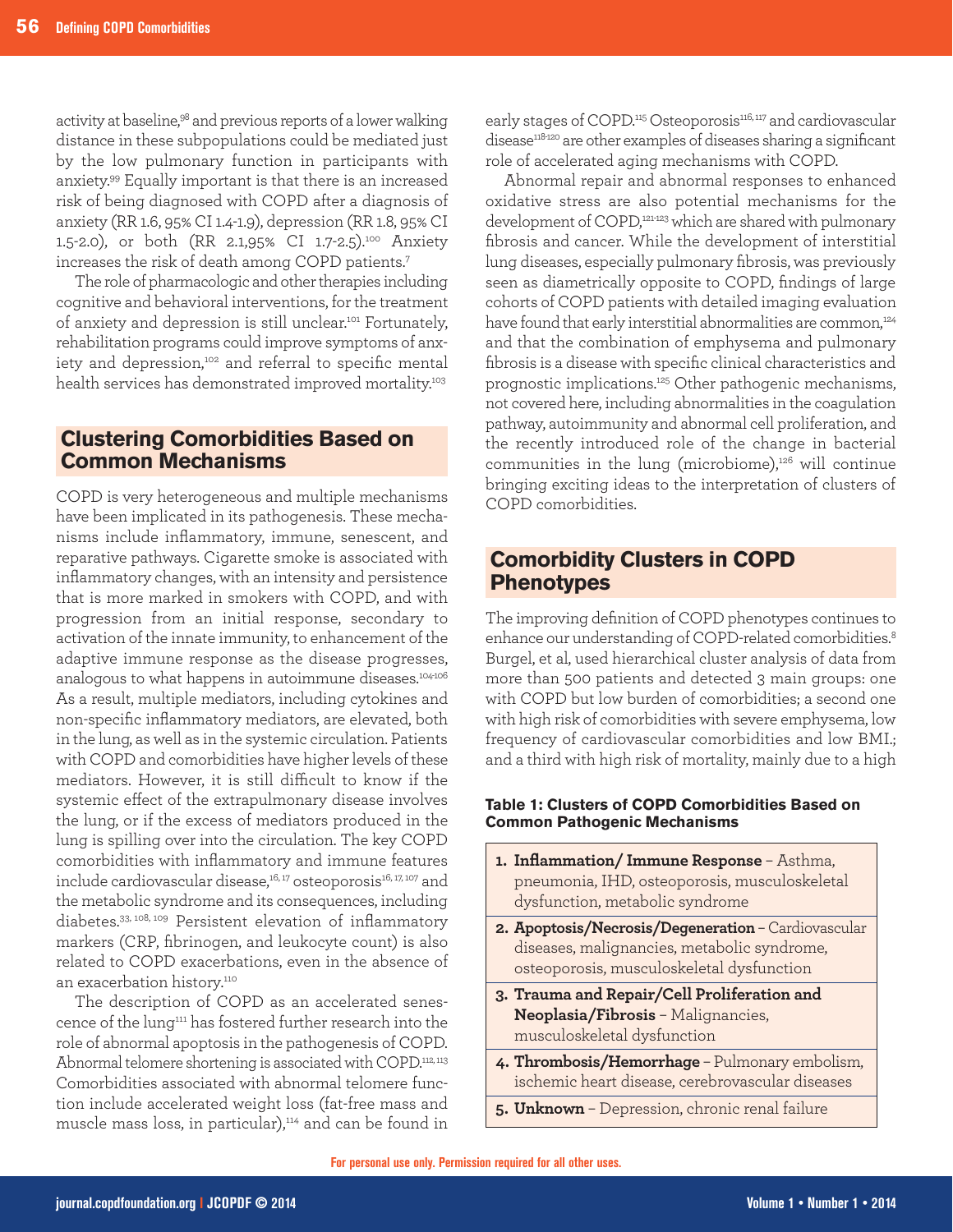**Table 2. Summary of Evidence Regarding the Frequency, Impact, Phenotypic Associations and Areas of Uncertainty Around the Reviewed COPD Comorbiditiesa**

| <b>Comorbidity</b>               | <b>Best Epidemiologic</b><br><b>Evidence</b>           | <b>Impact on COPD Outcomes</b>                                                    | <b>Mechanistic Pathways</b>                                    | <b>Associated Phenotypes</b>    | <b>Areas of Uncertainty</b>                                                        |
|----------------------------------|--------------------------------------------------------|-----------------------------------------------------------------------------------|----------------------------------------------------------------|---------------------------------|------------------------------------------------------------------------------------|
| Cardiovascular<br><b>Disease</b> | Longitudinal<br>studies, including<br>population-based | Mortality<br>QOL<br>Duration of<br>exacerbation<br>Frequency of<br>exacerbations? | CRP, TNF                                                       | Airway predominant Role of      | cardiovascular<br>medications<br>Risk of COPD<br>medications in<br>cardiac disease |
| <b>Diabetes</b>                  | Longitudinal<br>studies, including<br>population-based | Mortality<br>QOL                                                                  | IL-6, TNF<br>Adipokines?                                       | Airway predominant Risk of COPD | medications in<br>patients with<br>diabetes<br>Role of adipokines                  |
| Osteoporosis                     | Longitudinal<br>studies, including<br>population-based | QOL                                                                               | Metallo proteinases                                            | Emphysema<br>predominant        | Mechanisms<br>Implementation of<br>preventive<br>strategies                        |
| Cachexia                         | Longitudinal<br>studies                                | QOL                                                                               | Upregulators of<br>catabolic state<br>Genetic<br>polymorphysms | Emphysema<br>predominant        | Therapy                                                                            |
| <b>Anemia</b>                    | Population-based                                       | <b>OOL</b><br>Exacerbations<br>Mortality?                                         | $IL-1$<br>Poor response to<br>erythropoietin?                  |                                 | Therapy                                                                            |
| Obstructive<br>Sleep Apnea       | Population-based                                       | Frequency of<br>associated<br>pulmonary<br>hypertension                           | Unclear                                                        |                                 |                                                                                    |
| <b>GERD</b>                      | Population-based                                       | QOL<br>Exacerbations                                                              | Hiatal hernia?<br>Aspiration?                                  | Frequent<br>exacerbator         | Mechanisms<br>Impact of therapy                                                    |
| Anxiety and<br>Depression        | Longitudinal<br>studies                                | Mortality<br><b>OOL</b><br>Physical activity                                      | Unclear                                                        |                                 | Mechanisms<br>Role of gender and<br>social disparities<br>Therapy                  |

a Detailed descriptions and references found within the text

burden of cardiovascular disease, in the presence of less emphysema.127 Detailed population-based cluster analysis, based on data from the entire population of Switzerland, reported that emphysema clusters with cachexia, and chronic bronchitis clusters with diabetes and obesity.<sup>128</sup> This confirms the clinical observation of the phenotypic coexistence of emphysema with low BMI and osteoporosis, and that the chronic bronchitis phenotype tends to present with more diabetes and sleep apnea. Follow-up of a cohort of 342 patients for more than 4 years allowed Garcia-Aymerich, et al, to identify 3 different COPD phenotypes. One of the

phenotypes with high frequency of obesity, diabetes and cardiovascular disease had more frequent admissions with cardiovascular problems.129 Another proposed COPD phenotype, the frequent exacerbation phenotype, is also associated with a limited number of diseases including GERD, cardiovascular disease and depression.<sup>85, 130</sup> One final concept that deserves discussion and further research is the role of low physical activity as a common end-pathway of COPD comorbidities. Overall most of the diseases described above are associated with a sedentary lifestyle, and will force the patient to become more inactive, which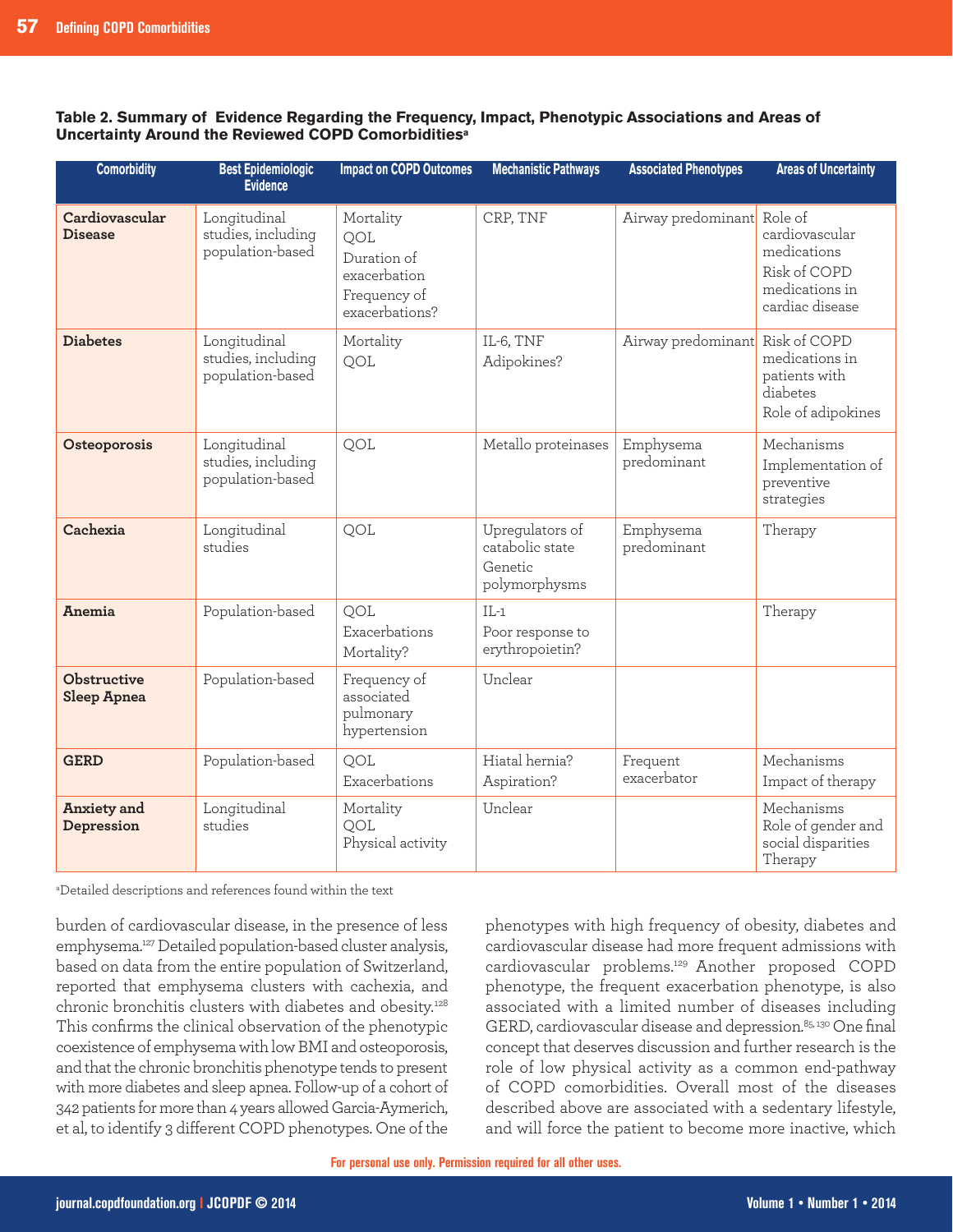amplifies the inflammatory effect of COPD and the coexistent diseases.<sup>131,132</sup> Determining if exercise programs, not just pulmonary rehabilitation, can modulate the inflammatory response is currently the subject of intense research.

# **Conclusions**

Among COPD patients, there is growing evidence that some coexistent diseases cannot be explained solely by common risk factors (e.g., tobacco exposure in the United States) or aging. These diseases are important comorbidities as demonstrated by having a frequency higher than in the general population (such as cardiovascular disease, diabetes, anemia) and having more severe consequences, including impact on mortality (e.g., depression, anxiety, diabetes), HR-QOL (heart failure, GERD), and exacerbations (GERD). COPD also increases the risk of developing comorbidities (GERD, diabetes) or having a negative impact on some of those diseases (osteoporosis). There are also comorbidities which are more frequent among patients with proposed COPD phenotypes. Osteoporosis and weight loss are more frequent in those with emphysemapredominant COPD, while diabetes, high BMI and

cardiovascular disease are more common in airwaypredominant disease, and GERD is associated with the frequent exacerbation phenotype. Common inflammatory and immune mechanisms link specific diseases with some steps in COPD pathogenesis (development of emphysema and low bone mineral density) (Table 1) and phenotypes (e.g., chronic bronchitis and metabolic syndrome). A better understanding of the relevant pathways should provide better guidance for future therapies (Table 2).

## **Acknowledgements**

All authors contributed equally to the concept, outline, and writing of the manuscript. All authors approved the final version of the manuscript.

## **Declaration of Interest**

CHM and MJD report no conflicts. DMM has received honoraria or consulting fees and served on speaker bureaus for GlaxoSmithKline, Novartis Pharmaceuticals, Pfizer Inc., Boehringer-Ingelheim, AstraZeneca, Forest Laboratories Inc., Merck, Amgen and Creative Educational Concepts. Furthermore, he has received royalties from Up-to-Date and is on the Board of Directors of the COPD Foundation. CHM is supported by funding from NIH/NHLBI Grant # T32 HL007749-20.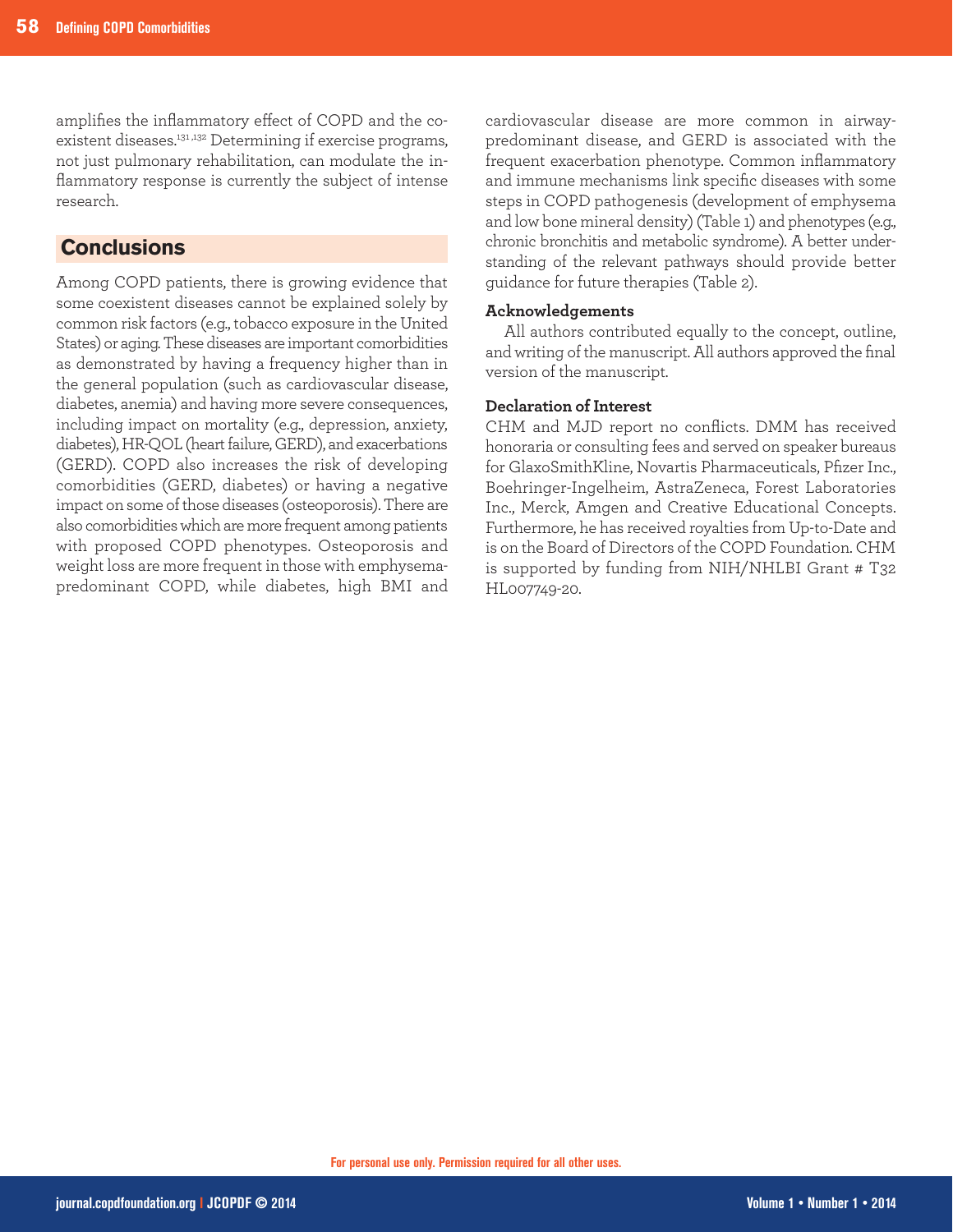## **References**

- 1. U.S. Burden of Disease Collaborators. The state of US health, 1990-2010: burden of diseases, injuries,and risk factors. *JAMA*. 2013; 310(6):591-608. doi: 10.1001/jama.2013.13805 .
- 2. Miller J, Edwards LD, Agusti A, et al. Comorbidity, systemic inflammation and outcomes in the ECLIPSE cohort. *Respir Med.* 2013; 107(9):1376-1384.
- 3. Marzilli M, Merz CN, Boden WE, et al. coronary atherosclerosis and ischemic heart disease: an elusive link! *J Am Coll Cardiol.* 2012; 60(11):951-956.doi:10.1016/j.jacc.2012.02.082.
- 4. Vanfleteren LE, Spruit MA, Groenen M, et al. Clusters of comorbidities based on validated objective measurements and systemic inflammation in patients with chronic obstructive pulmonary disease. *Am J Respir Crit Care Med.* 2013; 187(7):728-735.
- 5. Barr RG, Celli BR, Mannino DM, et al.Comorbidities, patient knowledge, and disease management in a national sample of patients with COPD. *Am J Med*. 2009; 22(4):348-355.
- 6. Mannino DM, Thorn D, Swensen A, Holguin F. Prevalence and outcomes of diabetes, hypertension and cardiovascular disease in COPD. *Eur Respir J.* 2008; 32(4):962-969.
- 7. Divo M, Cote C, de Torres JP, et al. Comorbidities and risk of mortality in patients with chronic obstructive pulmonary disease. *Am J Respir Crit Care Med.* 2012;186(2):155-161.
- 8. Martinez CH, Han MK. Contribution of the environment and comorbidities to chronic obstructive pulmonary disease phenotypes. *Med Clin North Am.* 2012; 96(4):713-727.
- 9. Sin DD, Man SF. Chronic obstructive pulmonary disease as a risk factor for cardiovascular morbidity and mortality. *Proc Am Thorac Soc.* 2005;2(1):8-11.
- 10. Lindberg A, Larsson LG, Ronmark E, Lundback B. Co-morbidity in mild-to-moderate COPD: comparison to normal and restrictive lung function. *COPD.* 2011; 8(6):421-428.
- 11. Patel AR, Donaldson GC, Mackay AJ, Wedzicha JA, Hurst JR. The impact of ischemic heart disease on symptoms, health status, and exacerbations in patients with COPD. *Chest*. 2012;141(4):851-857.
- 12. Putcha N, Puhan MA, Hansel NN, Drummond MB, Boyd CM. Impact of co-morbidities on self-rated health in self-reported COPD: an analysis of NHANES 2001-2008. *COPD*. 2013;10(3):324-332.
- 13. Donaldson GC, Hurst JR, Smith CJ, Hubbard RB, Wedzicha JA. Increased risk of myocardial infarction and stroke following exacerbation of COPD. *Chest*. 2010;137(5):1091-1097.
- 14. Halpin DM, Decramer M, Celli B, Kesten S, Leimer I, Tashkin DP. Risk of nonlower respiratory serious adverse events following COPD exacerbations in the 4-year UPLIFT(R) trial. *Lung*. 2011;189(4):261-268.
- 15. Eickhoff P, Valipour A, Kiss D, et al. Determinants of systemic vascular function in patients with stable chronic obstructive pulmonary disease. *Am J Respir Crit Care Med.* 2008;178(12): 1211-1218.
- 16. Valipour A, Schreder M, Wolzt M, et al. Circulating vascular endothelial growth factor and systemic inflammatory markers in patients with stable and exacerbated chronic obstructive pulmonary disease. *Clin Sci (Lond).* 2008;115(7):225-232.
- 17. Barr RG, Mesia-Vela S, Austin JH,et al. Impaired flow-mediated dilation is associated with low pulmonary function and emphysema in ex-smokers: theEmphysema and Cancer Action Project (EMCAP) Study. *Am J Respir Crit Care Med.* 2007;176(12):1200-1207.
- 18. Iwamoto H, Yokoyama A, Kitahara Y, et al. Airflow limitation in smokers is associated with subclinical atherosclerosis. *Am J Respir Crit Care Med.* 2009;179(1):35-40.
- 19. Janda S, Park K, FitzGerald JM, Etminan M, Swiston J. Statins in COPD: a systematic review. *Chest.* 2009; 136(3):734-743.
- 20. Suissa S. Co-morbidity in COPD: the effects of cardiovascular drug therapies. *Respiration*. 2010;80(1):3-7.
- 21. COPD Clinical Research Network (COPD CRN). STATins in COPD Exacerbations (STATCOPE)study. COPD CRN Web site. http://www.copdcrn.org/statcope.htm . Accessed April 21, 2014.
- 22. Salpeter S, Ormiston T, Salpeter E. Cardioselective beta-blockers for chronic obstructive pulmonary disease. *Cochrane Database Syst Rev.* 2005;(4):CD003566.
- 23. Hawkins NM, Petrie MC, Jhund PS, Chalmers GW, Dunn FG, McMurray JJ. Heart failure and chronic obstructive pulmonary disease: diagnostic pitfalls and epidemiology. *Eur J Heart Fail.* 2009; 11(2):130- 139.
- 24. Mentz RJ, Schulte PJ, Fleg JL, et al. Clinical characteristics, response to exercise training, and outcomes in patients with heart failure and chronic obstructive pulmonary disease: findings from Heart Failure and A Controlled Trial Investigating Outcomes of Exercise TraiNing (HF-ACTION). *Am Heart J.* 2013;165(2):193-199.
- 25. Calverley PM, Anderson JA, Celli B, et al. Salmeterol and fluticasone propionate and survival in chronic obstructive pulmonary disease. *N Engl J Med.* 2007; 356(8):775-789.
- 26. Feldman G, Siler T, Prasad N, et al. Efficacy and safety of indacaterol 150 microg once-daily in COPD: a double-blind, randomised, 12-week study. *BMC Pulm Med.* 2010; 10:11. doi: 10.1186/1471-2466-10-11.
- 27. Celli B, Decramer M, Leimer I, Vogel U, Kesten S, Tashkin DP. Cardiovascular safety of tiotropium in patients with COPD. *Chest*. 2010; 137(1):20-30.
- 28. Gershon A, Croxford R, Calzavara A, et al. Cardiovascular safety of inhaled long-acting bronchodilators in individuals with chronic obstructive pulmonary disease.*JAMA Intern Med.* 2013;173(13):1175-1185.
- 29. Jara M, Wentworth C III, Lanes S. A new user cohort study comparing the safety of long-acting inhaled bronchodilators in COPD. *BMJ Open.* 2012; 2(3).
- 30. Song Y, Klevak A, Manson JE, Buring JE, Liu S. Asthma, chronic obstructive pulmonary disease, and type 2 diabetes in the Women's Health Study. *Diabetes Res Clin Pract.* 2010; 90(3):365-371.
- 31. Rana JS, Mittleman MA, Sheikh J, et al.Chronic obstructive pulmonary disease, asthma, and risk of type 2 diabetes in women. *Diabetes Care.* 2004; 27(10):2478-2484.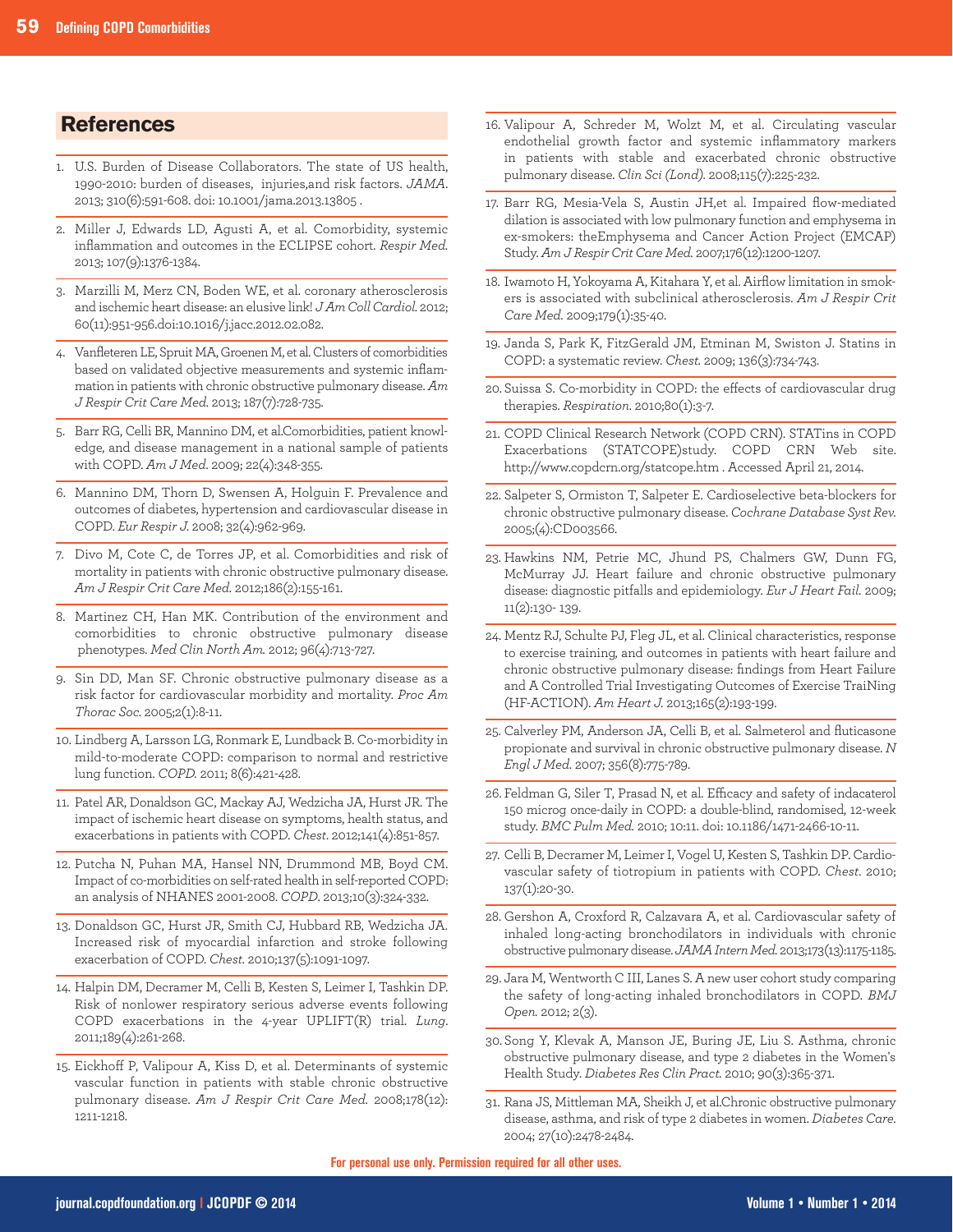- 32. Leone N, Courbon D, Thomas F, et al. Lung function impairment and metabolic syndrome: the critical role of abdominal obesity. *Am J Respir Crit Care Med*. 2009; 179(6):509-516.
- 33. van den Borst B, Gosker HR, Koster A, et al. The influence of abdominal visceral fat on inflammatory pathways and mortality risk in obstructive lung disease. *Am J Clin Nutr.* 2012; 96(3):516-526.
- 34. O'Byrne PM, Rennard S, Gerstein H, et al. Risk of new onset diabetes mellitus in patients with asthma or COPD taking inhaled corticosteroids. *Respir Med.* 2012; 106(11):1487-1493.
- 35. Suissa S, Kezouh A, Ernst P. Inhaled corticosteroids and the risks of diabetes onset and progression. *Am J Med.* 2010;123(11):1001- 1006.
- 36. Gudmundsson G, Gislason T, Lindberg E, et al. Mortality in COPD patients discharged from hospital: the role of treatment and comorbidity. *Respir Res.* 2006; 7:109.
- 37. Caughey GE, Preiss AK, Vitry AI, Gilbert AL, Roughead EE. Comorbid diabetes and COPD: impact of corticosteroid use on diabetes complications. *Diabetes Care.* 2013;36(10):3009-3014.
- 38. Slatore CG, Bryson CL, Au DH. The association of inhaled corticosteroid use with serum glucose concentration in a large cohort. *Am J Med.* 2009;122(5):472-478.
- 39. Morden NE, Sullivan SD, Bartle B, Lee TA. Skeletal health in men with chronic lung disease: rates of testing, treatment, and fractures. *Osteoporos Int.* 2011; 22(6):1855-1862.
- 40. Graat-Verboom L, Smeenk FW, van den Borne BE, et al. Progression of osteoporosis in patients with COPD: a 3-year follow up study. *Respir Med.* 2012;106(6):861-870.
- 41. Ferguson GT, Calverley PM, Anderson JA, et al. Prevalence and progression of osteoporosis in patients with COPD: results from the Towards a Revolution in COPD Health study. *Chest.* 2009; 136(6):1456-1465.
- 42. Bon J, Fuhrman CR, Weissfeld JL, et al. Radiographic emphysema predicts low bone mineral density in a tobacco-exposed cohort. *Am J Respir Crit Care Med.* 2011;183(7):885-890.
- 43. Romme EA, Murchison JT, Edwards LD, et al. CT-measured bone attenuation in patients with chronic obstructive pulmonary disease: relation to clinical features and outcomes. *J Bone Miner Res*. 2013; 28(6):1369-1377.
- 44. Graat-Verboom L, van den Borne BE, Smeenk FW, Spruit MA, Wouters EF. Osteoporosis in COPD outpatients based on bone mineral density and vertebral fractures. *J Bone Miner Res.* 2011;26(3):561-568.
- 45. Vestbo J, Prescott E, Almdal T. Body mass, fat-free body mass, and prognosis in patients with chronic obstructive pulmonary disease from a random population sample: findings from the Copenhagen City Heart Study. *Am J Respir Crit Care Med.* 2006; 173(1):79-83.
- 46. Langen RC, Gosker HR, Remels AH, Schols AM. Triggers and mechanisms of skeletal muscle wasting in chronic obstructive pulmonary disease.*Int J Biochem Cell Biol.* 2013; 45(10):2245-2256.
- 47. Donahoe M, Rogers RM, Wilson DO, Pennock BE. Oxygen consumption of the respiratory muscles in normal and in malnourished patients with chronic obstructive pulmonary disease. *Am Rev Respir Dis.* 1989; 140(2):385-391.
- 48. Nguyen LT, Bedu M, Caillaud D. Increased resting energy expenditure is related to plasma TNF-alpha concentration in stable COPD patients. *Clin Nut.* 1999; 18(5):269-274.
- 49. Chaiban JT, Bitar FF, Azar ST. Effect of chronic hypoxia on leptin, insulin, adiponectin, and ghrelin*. Metabolism.* 2008;57(8):1019-1022.
- 50. Kurosaki H, Ishii T, Motohashi N. Extent of emphysema on HRCT affects loss of fat-free mass and fat mass in COPD. *Intern Med.* 2009;48(1):41-48.
- 51. Kim V, Han MK, Vance GB. The chronic bronchitic phenotype of COPD: an analysis of the COPDGene Study. *Chest.* 2011;140(3):626-633.
- 52. Ubhi BK, Cheng KK, Dong J, et al. Targeted metabolomics identifies perturbations in amino acid metabolism that sub-classify patients with COPD. *Mol Biosyst.* 2012;8(12):3125-3133.
- 53. Wan ES, Cho MH, Boutaoui N, et al. Genome-wide association analysis of body mass in chronic obstructive pulmonary disease. *Am J Respir Cell Mol Biol.* 2011;45(2):304-310.
- 54. Celli BR, Cote CG, Marin JM, et al. The body-mass index, airflow obstruction, dyspnea, and exercise capacity index in chronic obstructive pulmonary disease. *N Engl J Med.* 2004;350(10):1005-1012.
- 55. Trobec K, Kerec Kos M, von Haehling S, Springer J, Anker SD, Lainscak M. Pharmacokinetics of drugs in cachectic patients: a systematic review. *PLoS One.* 2013; 8(11):e79603.
- 56. Chima CS, Barco K, Dewitt ML, Maeda M, Teran JC, Mullen KD. Relationship of nutritional status to length of stay, hospital costs, and discharge status of patients hospitalized in the medicine service. *J Am Diet Assoc.* 1997;97(9):975-980.
- 57. Lainscak M, von Haehling S, Doehner W, et al. Body mass index and prognosis in patients hospitalized with acute exacerbation of chronic obstructive pulmonary disease. *J Cachexia Sarcopenia Muscle.* 2011; 2(2):81-86.
- 58. Ferreira IM, Brooks D, White J, Goldstein R. Nutritional supplementation for stable chronic obstructive pulmonary disease. *Cochrane Database Syst Rev.* 2012;12:CD000998 doi:10.1002/14651858.CD000998.pub3.
- 59. Pan L, Wang M, Xie X, Du C, Guo Y. Effects of anabolic steroids on chronic obstructive pulmonary disease: a meta-analysis of randomised controlled trials. *PLoS One.* 2014; 9(1):e84855.
- 60.Wagner PD. Possible mechanisms underlying the development of cachexia in COPD. *Eur Respir J.* 2008; 31(3):492-501.
- 61. Vogiatzis I, Terzis G, Stratakos G. Effect of pulmonary rehabilitation on peripheral muscle fiber remodeling in patients with COPD in GOLD stages II to IV. *Chest.* 2011;140(3):744-752.
- 62. Berton DC, Silveira L, Da Costa CC, De Souza RM, Winter CD, Zimermann Teixeira PJ. Effectiveness of pulmonary rehabilitation in exercise capacity and quality of life in chronic obstructive pulmonary disease patients with and without global fat-free mass depletion. *Arch Phys Med Rehabil.* 2013;94(8):1607-1614.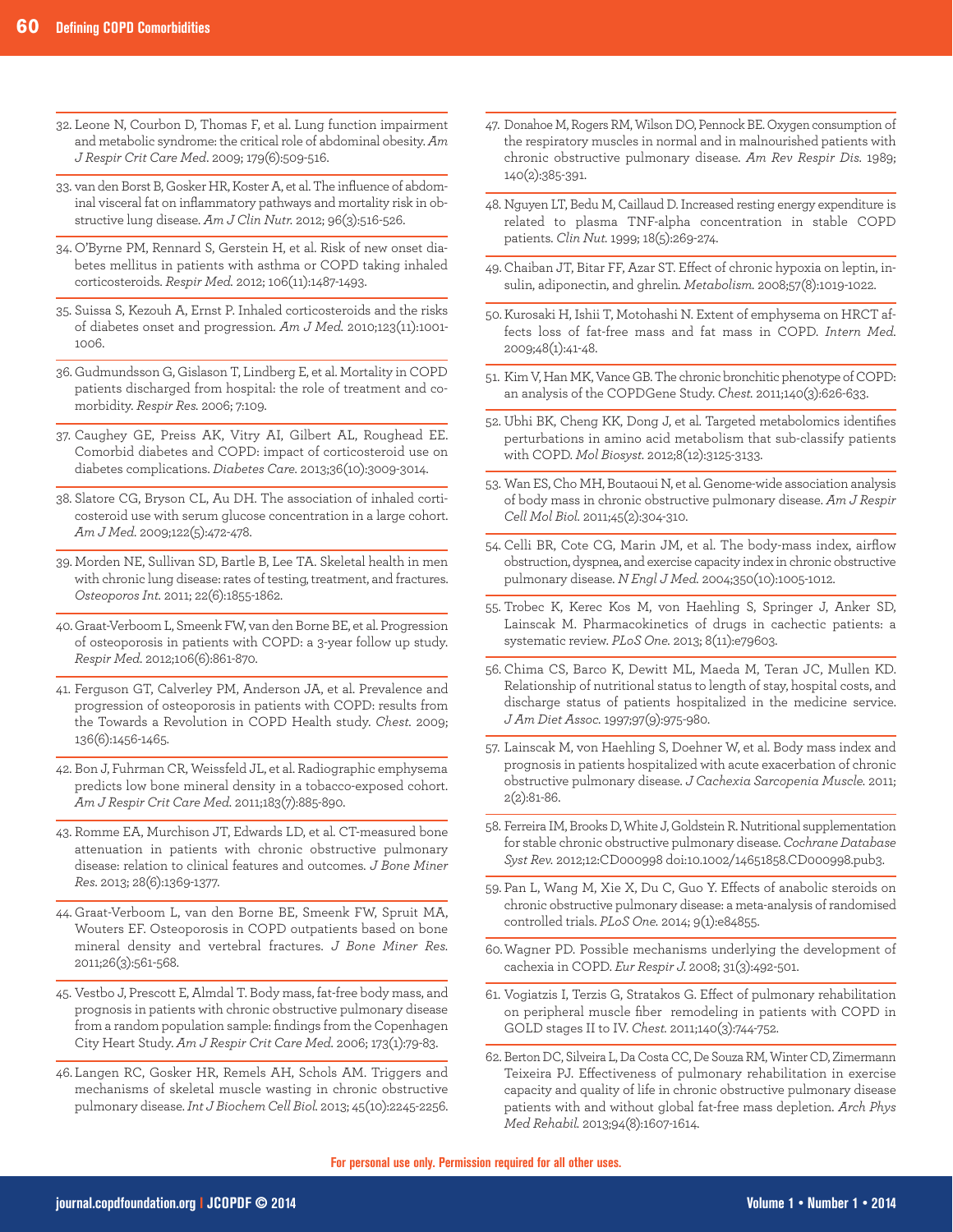- 63. Joassard OR, Durieux AC, Freyssenet DG. Beta2-Adrenergic agonists and the treatment of skeletal muscle wasting disorders. *Int J Biochem Cell Biol.* 2013;45(10):2309-2321.
- 64. Cote C, Zilberberg MD, Mody SH, Dordelly LJ, Celli B. Haemoglobin level and its clinical impact in a cohort of patients with COPD. *Eur Respir J.* 2007;29(5):923-929.
- 65. Chambellan A, Chailleux E, Similowski T. Prognostic value of the hematocrit in patients with severe COPD receiving long-term oxygen therapy. *Chest.* 2005;128(3):1201-1208.
- 66. Portillo K, Belda J, Anton P, Casan P. High frequency of anemia in COPD patients admitted in a tertiary hospital. *Rev Clin Esp.* 2007;207(8):383-387.
- 67. Weiss G, Goodnough LT.Anemia of chronic disease. *N Engl J Med*. 2005;352(10):1011-1023.
- 68. Comeche Casanova L, Echave-Sustaeta JM, Garcia Lujan R, Albarran Lozano I, Alonso Gonzalez P, Llorente Alonso MJ. Prevalence of anaemia associated with chronic obstructive pulmonary disease. Study of associated variables. *Arch Bronconeumol.* 2013; 49(9):383-387.
- 69. Ozyilmaz E, Kokturk N, Teksut G, Tatlicioglu T. Unsuspected risk factors of frequent exacerbations requiring hospital admission in chronic obstructive pulmonary disease. *Int J Clin Pract.* 2013;67(7): 691-697.
- 70. Ershler WB, Chen K, Reyes EB, Dubois R. Economic burden of patients with anemia in selected diseases. *Value Health.* 2005; 8(6):629-638.
- 71. Kollert F, Tippelt A, Muller C, et al. Hemoglobin levels above anemia thresholds are maximally predictive for long-term survival in COPD with chronic respiratory failure. *Respir Care.* 2013;58(7): 1204-1212.
- 72. Bednarek M, Plywaczewski R, Jonczak L, Zielinski J. There is no relationship between chronic obstructive pulmonary disease and obstructive sleep apnea syndrome: a population study. *Respiration*. 2005;72(2):142-149.
- 73. Krachman S, Minai OA, Scharf SM. Sleep abnormalities and treatment in emphysema. *Proc Am Thorac Soc.* 2008; 5(4):536-542.
- 74. Machado MC, Vollmer WM, Togeiro SM, et al. CPAP and survival in moderate-to-severe obstructive sleep apnoea syndrome and hypoxaemic COPD. *Eur Respir J.* 2010; 35(1):132-137.
- 75. Niklasson A, Strid H, Simren M, Engstrom CP, Bjornsson E. Prevalence of gastrointestinal symptoms in patients with chronic obstructive pulmonary disease. *Eur J Gastroenterol Hepatol.* 2008;20(4):335-341.
- 76. Terada K, Muro S, Sato S, et al. Impact of gastro-oesophageal reflux disease symptoms on COPD exacerbation. *Thorax.* 2008;63(11): 951-955.
- 77. Bor S, Kitapcioglu G, Solak ZA, Ertilav M, Erdinc M. Prevalence of gastroesophageal reflux disease in patients with asthma and chronic obstructive pulmonary disease. *J Gastroenterol Hepatol.* 2010; 25(2):309-313.
- 78. Casanova C, Baudet JS, del Valle Velasco M, et al.Increased gastro-oesophageal reflux disease inpatients with severe COPD. *Eur Respir J.* 2004;23(6):841-845.
- 79. Kim J, Lee JH, Kim Y, et al. Association between chronic obstructive pulmonary disease and gastroesophageal reflux disease: a national cross-sectional cohort study. *BMC Pulm Med.* 2013;13(1):51.
- 80. Martinez CH, Martinez FJ, Okajima Y, et al. Chronic obstructive pulmonary disease and gastroesophageal reflux disease in COPDGene. *Am J Respir Crit Care Med.* 2011;183:A2991.
- 81. Garcia Rodriguez LA, Ruigomez A, Martin-Merino E, Johansson S, Wallander MA.Relationship between gastroesophageal reflux disease and COPD in UK primary care. *Chest*. 2008;134(6): 1223-1230.
- 82. Noth I, Zangan SM, Soares RV, et al. Prevalence of hiatal hernia by blinded multidetector CT in patients with idiopathic pulmonary fibrosis. *Eur Respir J.* 2012; 39(2):344-351.
- 83. Rascon-Aguilar IE, Pamer M, Wludyka P, Cury J, Vega KJ. Poorly treated or unrecognized GERD reduces quality of life in patients with COPD. *Dig Dis Sci.* 2011;56(7):1976-1980.
- 84. Miyazaki M, Nakamura H, Chubachi S, et al. Analysis of comorbid factors that increase the COPD assessment test scores. *Respir Res.* 2014;15(1):13.
- 85. Hurst JR, Vestbo J, Anzueto A, et al. Susceptibility to exacerbation in chronic obstructive pulmonary disease. *N Engl J Med.* 2010; 363(12): 1128-1138.
- 86. Rascon-Aguilar IE, Pamer M, Wludyka P, et al. Role of gastroesophageal reflux symptoms in exacerbations of COPD. *Chest*. 2006;130(4):1096- 1101.
- 87. Sasaki T, Nakayama K, Yasuda H, et al. A randomized, single-blind study of lansoprazole for the prevention of exacerbations of chronic obstructive pulmonary disease in older patients. *J Am Geriatr Soc*. 2009;57(8):1453-1457.
- 88. Schnell K, Weiss CO, Lee T,et al. The prevalence of clinically-relevant comorbid conditions in patients with physician-diagnosed COPD: a cross-sectional study using data from NHANES 1999-2008. *BMC Pulm Med.* 2012; 12:26. doi: 10.1186/1471-2466-12-26.
- 89. Tsai TY, Livneh H, Lu MC, Tsai PY, Chen PC, Sung FC. Increased risk and related factors of depression among patients with COPD: a population-based cohort study. *BMC Public Health.* 2013;13:976.
- 90.Schane RE, Walter LC, Dinno A, Covinsky KE, Woodruff PG. Prevalence and risk factors for depressive symptoms in persons with chronic obstructive pulmonary disease. *J Gen Intern Med.* 2008; 23(11):1757-1762.
- 91. Hanania NA, Mullerova H, Locantore NW, et al. Determinants of depression in the ECLIPSE chronic obstructive pulmonary disease cohort. *Am J Respir Crit Care Med.* 2011; 183(5):604-611.
- 92. Lou P, Zhu Y, Chen P, et al. Prevalence and correlations with depression, anxiety, and other features in outpatients with chronic obstructive pulmonary disease in China: a cross-sectional case control study. *BMC Pulm Med.* 2012; 12:53.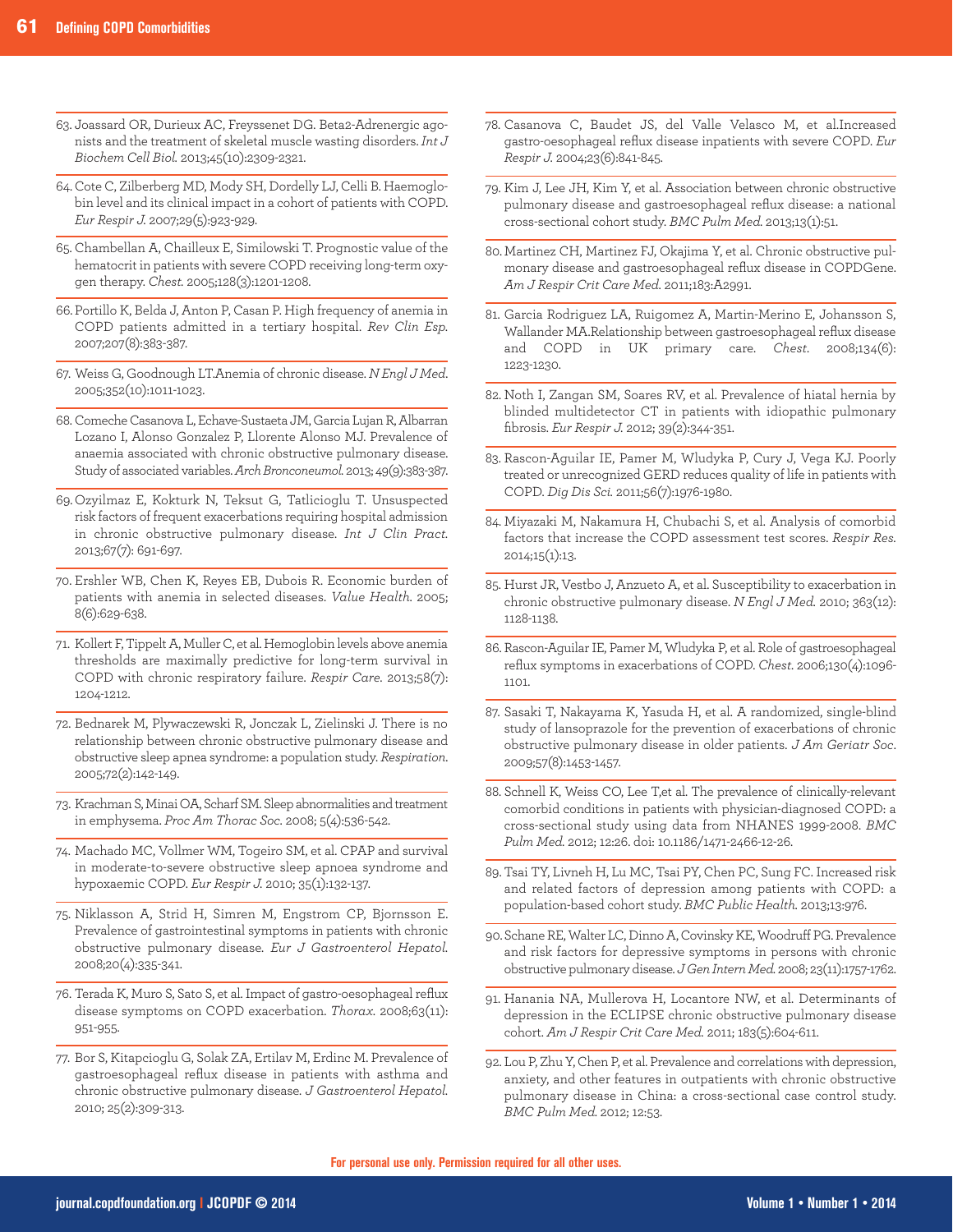- 93. Rauch SA, Favorite T, Giardino N, Porcari C, Defever E, Liberzon I. Relationship between anxiety, depression, and health satisfaction among veterans with PTSD. *J Affect Disord.* 2010;121(1-2):165-168.
- 94. de Voogd JN, Wempe JB, Koeter GH, et al. Depressive symptoms as predictors of mortality in patients with COPD. *Chest.* 2009;135(3):619-625.
- 95. Fan VS, Ramsey SD, Giardino ND, et al. Sex, depression, and risk of hospitalization and mortality in chronic obstructive pulmonary disease. *Arch Intern Med.* 2007;167(21):2345-2353.
- 96. Di Marco F, Verga M, Reggente M,et al. Anxiety and depression in COPD patients: The roles of gender and disease severity. *Respir Med.* 2006;100(10):1767-1774.
- 97. Laurin C, Lavoie KL, Bacon SL,et al. Sex differences in the prevalence of psychiatric disorders and psychological distress in patients with COPD. *Chest.* 2007;132(1):148-155.
- 98. Nguyen HQ, Fan VS, Herting J, et al.Patients with COPD with higher levels of anxiety are more physically active. *Chest*. 2013; 144(1):145-151.
- 99. Eisner MD, Blanc PD, Yelin EH, et al. Influence of anxiety on health outcomes in COPD. *Thorax*. 2010;65(3):229-234.
- 100. Bhattacharya R, Shen C, Sambamoorthi U. Excess risk of chronic physical conditions associated with depression and anxiety. *BMC Psychiatry.* 2014;14(1):10.
- 101. Fritzsche A, Clamor A, von Leupoldt A.Effects of medical and psychological treatment of depression in patients with COPD – a review. *Respir Med.* 2011;105(10):1422-1433.
- 102. Pirraglia PA, Casserly B, Velasco R, Borgia ML, Nici L. Association of change in depression and anxiety symptoms with functional outcomes in pulmonary rehabilitation patients. *J Psychosom Res.* 2011;71(1):45-49.
- 103. Jordan N, Lee TA, Valenstein M, Pirraglia PA, Weiss KB. Effect of depression care on outcomes in COPD patients with depression. *Chest.* 2009;135(3):626-632.
- 104. Nadigel J, Prefontaine D, Baglole CJ, et al. Cigarette smoke increases TLR4 and TLR9 expression and induces cytokine production from CD8(+) T cells in chronic obstructive pulmonary disease. *Respir Res.* 2011;12:149.
- 105. Freeman CM, Martinez FJ, Han MK, et al. Lung CD8+ T cells in COPD have increased expression of bacterial TLRs. *Respir Res.* 2013;14:13.
- 106. Tan HL, Rosenthal M. IL-17 in lung disease: friend or foe? *Thorax*. 2013;68(8):788-790.
- 107. Bolton CE, Stone MD, Edwards PH, Duckers JM, Evans WD, Shale DJ. Circulating matrix metalloproteinase-9 and osteoporosis in patients with chronic obstructive pulmonary disease. *Chron Respir Dis*. 2009;6(2):81-87.
- 108. Vondracek SF, Voelkel NF, McDermott MT, Valdez C.The relationship between adipokines, body composition, and bone density in men with chronic obstructive pulmonary disease. *Int J Chron Obstruct Pulmon Dis.* 2009;4:267-277.
- 109. Bianco A, Mazzarella G, Turchiarelli V, et al. Adiponectin:an attractive marker for metabolic disorders in chronic obstructive pulmonary disease (COPD). *Nutrients.* 2013;5(10):4115-4125.
- 110. Thomsen M, Ingebrigtsen TS, Marott JL, et al. Inflammatory biomarkers and exacerbations in chronic obstructive pulmonary disease. *JAMA.* 2013;309(22):2353-2361.
- 111. Ito K, Barnes PJ. COPD as a disease of accelerated lung aging. *Chest*. 2009;135(1):173-180.
- 112. Houben JM, Mercken EM, Ketelslegers HB, et al.Telomere shortening in chronic obstructive pulmonary disease. *Respir Med.* 2009;103(2): 230-236.
- 113. Amsellem V, Gary-Bobo G, Marcos E, et al: Telomere dysfunction causes sustained inflammation in chronic obstructive pulmonary disease. *Am J Respir Crit Care Med.* 2011;184(12):1358-1366.
- 114. Meyer A, Zoll J, Charles AL, et al. Skeletal muscle mitochondrial dysfunction during chronic obstructive pulmonary disease: central actor and therapeutic target. *Exp Physiol.* 2013;98(6):1063-1078.
- 115. Puente-Maestu L, Perez-Parra J, Godoy R, et al. Abnormal mitochondrial function in locomotor and respiratory muscles of COPD patients*. Eur Respir J.* 2009;33(5):1045-1052.
- 116. Zhao X, Xu D, Li Y, et al. MicroRNAs regulate bone metabolism. *J Bone Miner Metab.* 2013 Dec 6 [Epub ahead of print].
- 117. Jilka RL, Noble B, Weinstein RS. Osteocyte apoptosis. *Bone* 2013, 54(2):264-271. doi:10.1016/j.bone.2012.11.038.
- 118. Domagala-Kulawik J. Effects of cigarette smoke on the lung and systemic immunity. *J Physiol Pharmacol.* 2008;59(suppl 6):19-34.
- 119. Hopkins PN. Molecular biology of atherosclerosis. *Physiol Rev* 2013;93(3):1317-1542.
- 120. Borghini A, Cervelli T, Galli A, Andreassi MG. DNA modifications in atherosclerosis: from the past to the future. *Atherosclerosis*. 2013;230(2):202-209.
- 121. Warburton D, Shi W, Xu B. TGF-beta-Smad3 signaling in emphysema and pulmonary fibrosis: an epigenetic aberration of normal development? *Am J Physiol Lung Cell Mol Physiol.* 2013;304(2):L83-85.
- 122. Xu B, Chen H, Xu W, et al. Molecular mechanisms of MMP9 over expression and its role in emphysema pathogenesis of Smad3 deficient mice. *Am J Physiol Lung Cell Mol Physiol.* 2012;303(2):L89-96.
- 123. Rennard SI, Wachenfeldt K. Rationale and emerging approaches for targeting lung repair and regeneration in the treatment of chronic obstructive pulmonary disease. *Proc Am Thorac Soc.* 2011;8(4):368-375.
- 124. Washko GR, Hunninghake GM, Fernandez IE, et al. Lung volumes and emphysema in smokers with interstitial lung abnormalities. *N Engl J Med.* 2011;364(10):897-906.
- 125. Jankowich MD, Rounds SI. Combined pulmonary fibrosis and emphysema syndrome: a review. *Chest.* 2012; 141(1):222-231.
- 126. Han MK, Huang YJ, Lipuma JJ, et al. Significance of the microbiome in obstructive lung disease. *Thorax.* 2012;67(5):456-463.